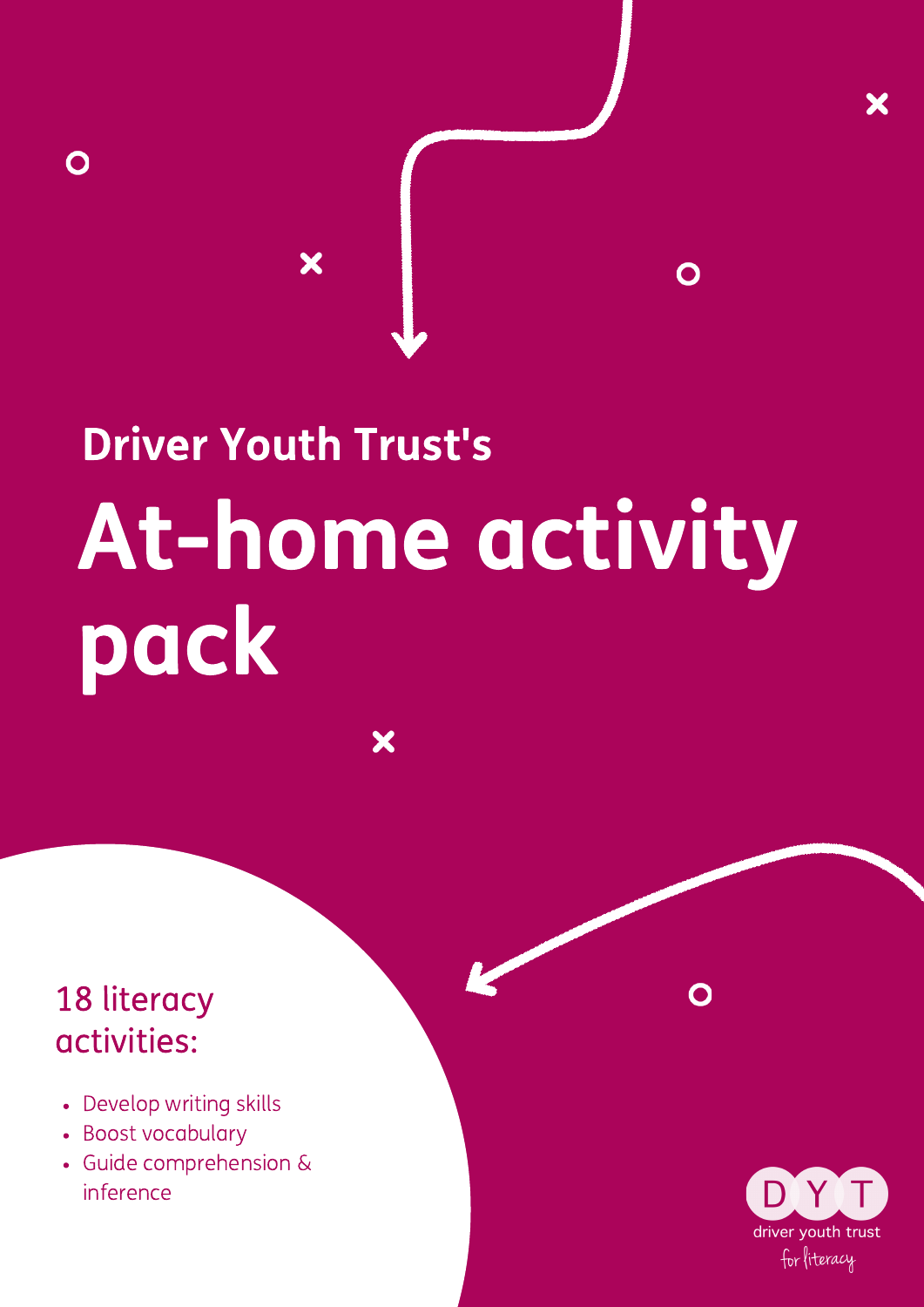# My favourite part

#### Instructions:

Think of your favourite book, and write about your favourite part of the story. What happens, and why do you like it? Think about the different characters and the different words used to describe the storyline.

You could start your book review like this:

|                                | and the control of the control of the control of |  |
|--------------------------------|--------------------------------------------------|--|
| <b>Contract Contract</b>       |                                                  |  |
| <b>Contract Contract</b>       |                                                  |  |
|                                |                                                  |  |
|                                |                                                  |  |
|                                | the control of the control of the control of     |  |
| <b>The Committee Committee</b> |                                                  |  |
|                                |                                                  |  |
|                                |                                                  |  |

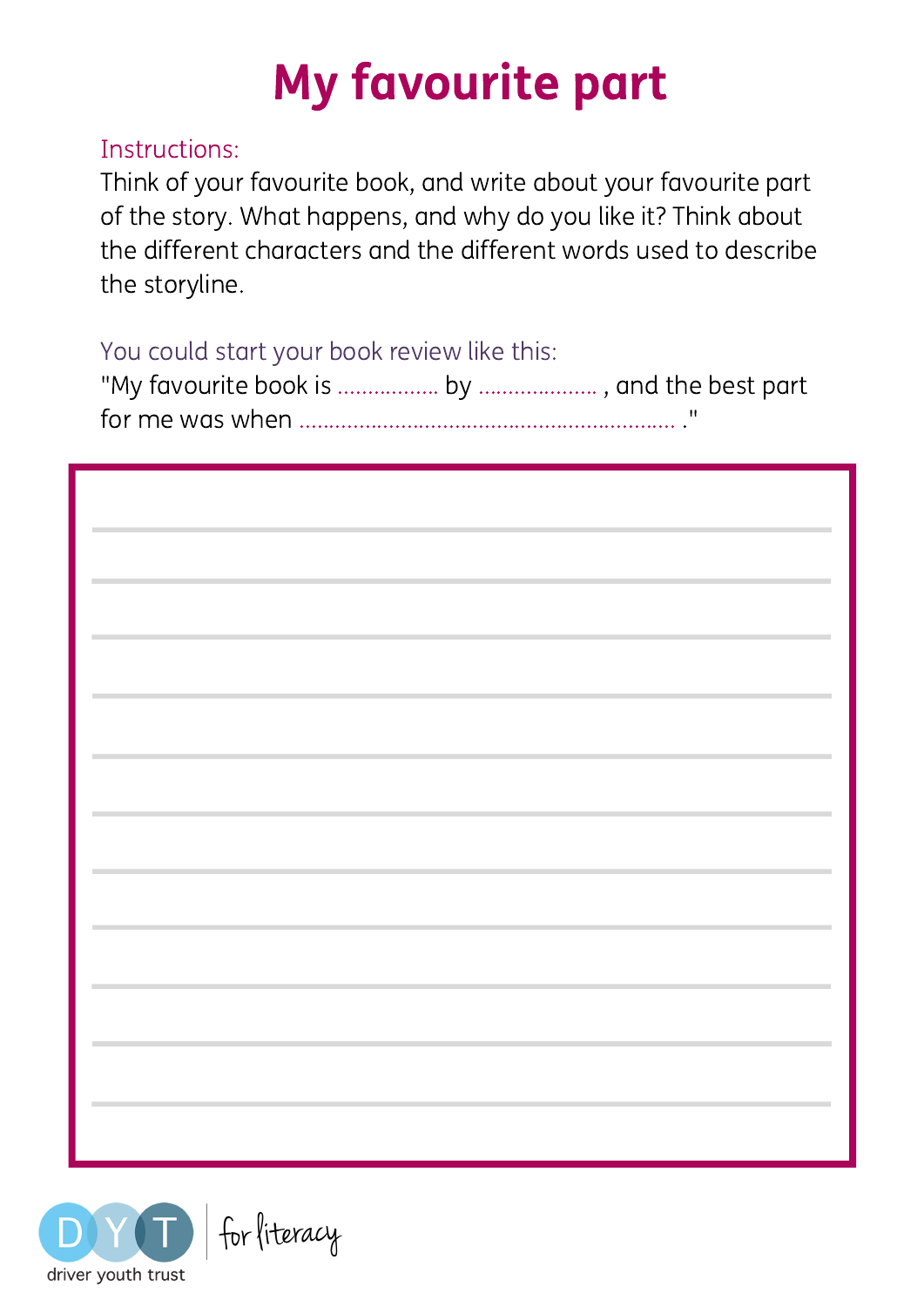# Write a song or rap about your book

#### Instructions:

Write a song or rap about your favourite book. Your song can either be about the whole story, or just your favourite chapter or character. Make sure each line has a similar number of syllables and that your song has a rhyming pattern.

| <b>The Committee Committee Committee</b>                                                                                                                                | ÷.                            |
|-------------------------------------------------------------------------------------------------------------------------------------------------------------------------|-------------------------------|
|                                                                                                                                                                         |                               |
| the control of the control of the<br>and the control of the control of the control of the control of the control of the control of<br>the control of the control of the | and the control of the con-   |
| <b>Contract Contract Contract</b>                                                                                                                                       |                               |
| ,我们也不会有什么。""我们的人,我们也不会有什么?""我们的人,我们也不会有什么?""我们的人,我们也不会有什么?""我们的人,我们也不会有什么?""我们的人<br>the control of the control of                                                       |                               |
| and the control of the control of the control of the control of the control of the control of<br><b>Contract Contract</b>                                               | ۰                             |
| <b>Contract Contract</b>                                                                                                                                                |                               |
| <b>Contract Contract Contract</b>                                                                                                                                       |                               |
| and the control of the control of the control of the control of the control of                                                                                          |                               |
| the control of the control of the control of the control of the control of                                                                                              | the control of the control of |
| <b>Contractor</b>                                                                                                                                                       |                               |
| <b>Contractor</b>                                                                                                                                                       |                               |

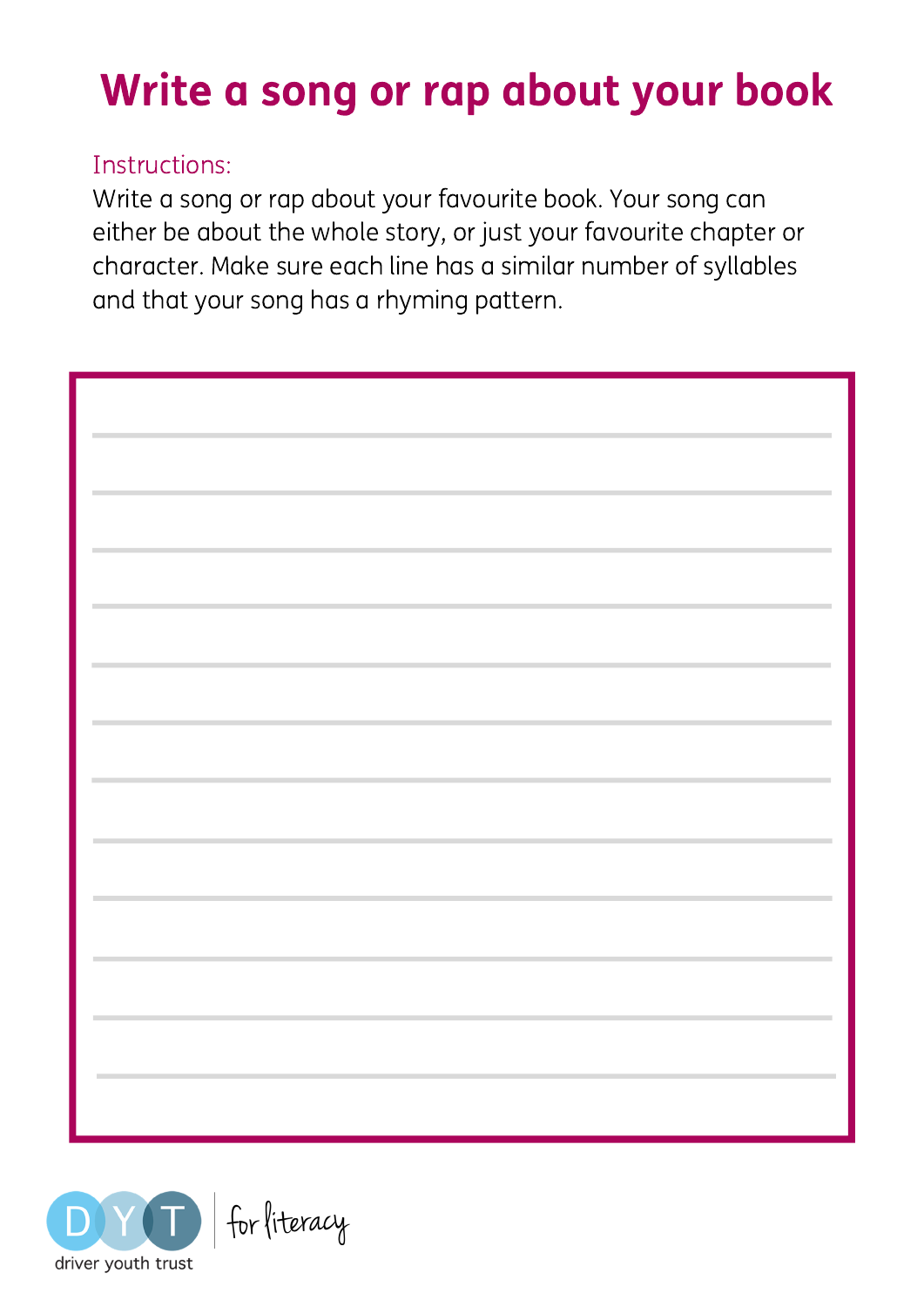# Draw a comic strip

#### Instructions:

Choose 8 key events from your book and create a comic strip about them. Remember to use speech bubbles to show what's happening.

Remember, the pictures are the important part. Don't use too many words!

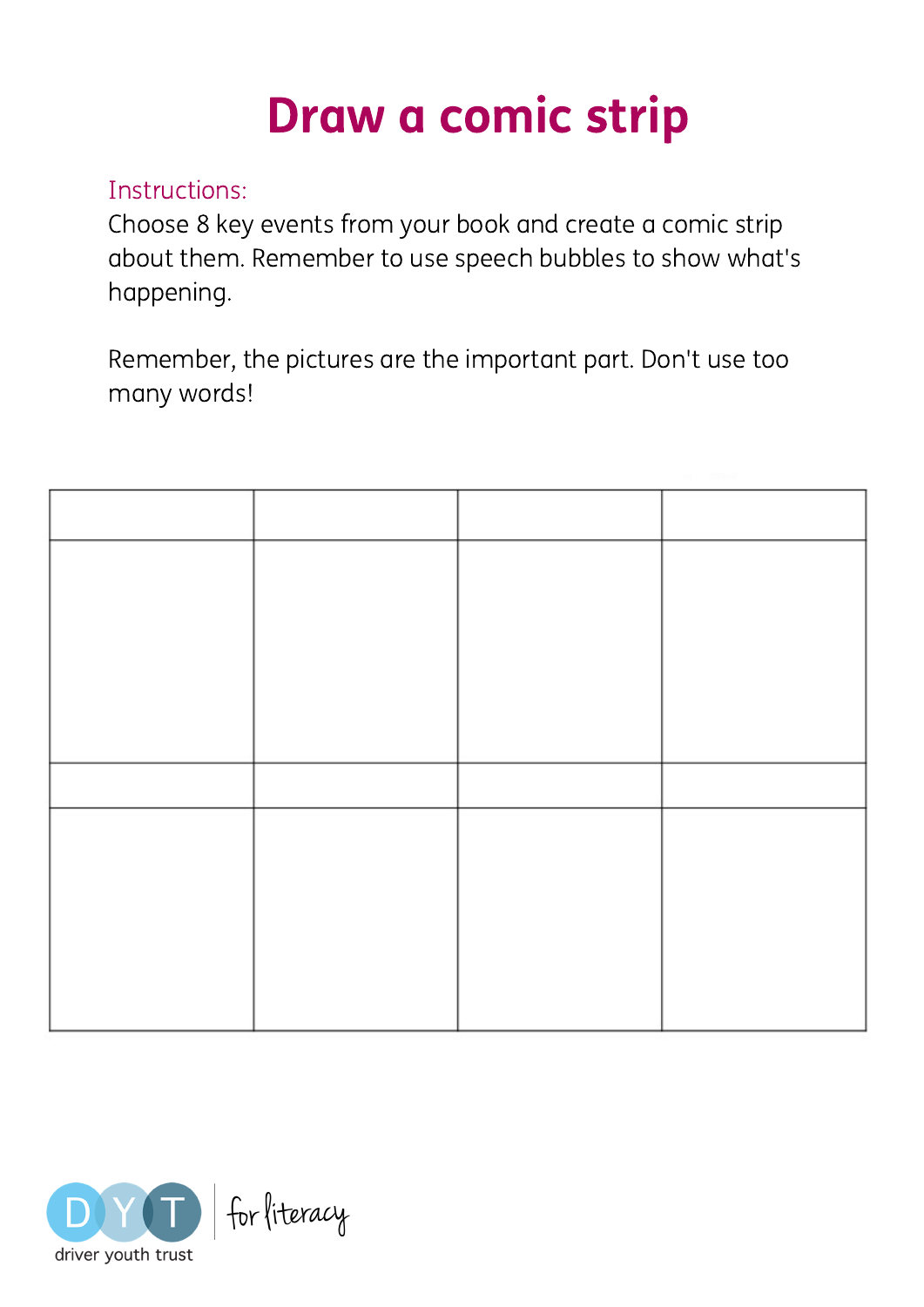# Draw a comic strip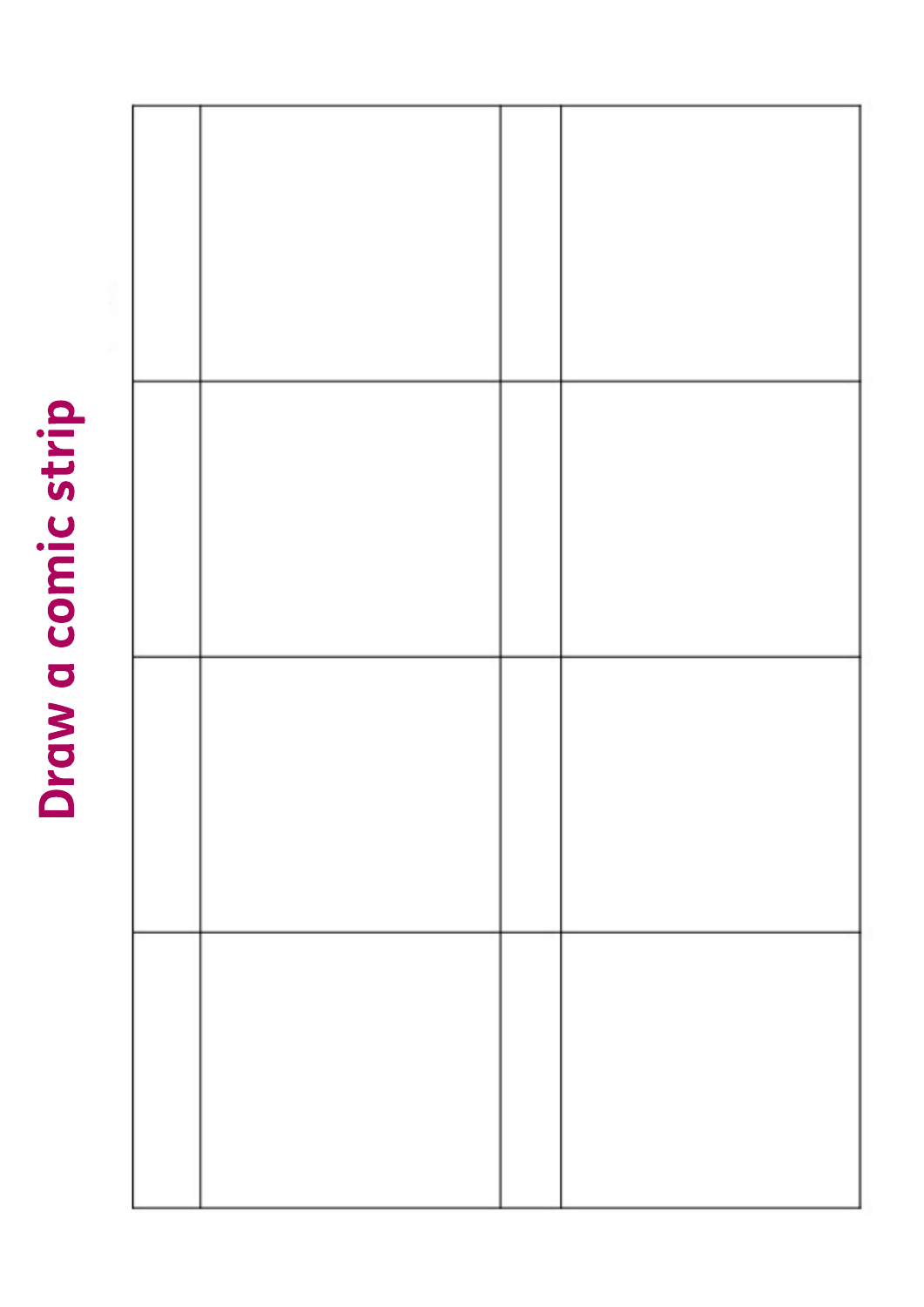# Write an acrostic poem

#### Instructions:

Write an acrostic poem about your favourite book or character. An acrostic poem is a poem where the first letter of each line spells out a word.

| $\sim$                                                                                                                                                                                                                                                    | m,                                                          |
|-----------------------------------------------------------------------------------------------------------------------------------------------------------------------------------------------------------------------------------------------------------|-------------------------------------------------------------|
|                                                                                                                                                                                                                                                           |                                                             |
|                                                                                                                                                                                                                                                           |                                                             |
| <b>Contract Contract Contract</b>                                                                                                                                                                                                                         |                                                             |
|                                                                                                                                                                                                                                                           |                                                             |
|                                                                                                                                                                                                                                                           |                                                             |
| <b>Contract Contract</b>                                                                                                                                                                                                                                  |                                                             |
|                                                                                                                                                                                                                                                           |                                                             |
| the control of the control of the control of the control of the control of the control of the control of the control of the control of the control of the control of the control of the control of the control of the control<br><b>Contract Contract</b> | the control of the control of the control of the control of |
|                                                                                                                                                                                                                                                           |                                                             |
|                                                                                                                                                                                                                                                           |                                                             |
| <b>Contract Contract</b>                                                                                                                                                                                                                                  |                                                             |
|                                                                                                                                                                                                                                                           |                                                             |
|                                                                                                                                                                                                                                                           |                                                             |
| <b>Contract Contract</b>                                                                                                                                                                                                                                  |                                                             |
|                                                                                                                                                                                                                                                           |                                                             |
| <b>Contract Contract</b>                                                                                                                                                                                                                                  | and the control of the control of                           |
|                                                                                                                                                                                                                                                           |                                                             |
|                                                                                                                                                                                                                                                           |                                                             |
| ,我们也不会有什么?""我们的人,我们也不会有什么?""我们的人,我们也不会有什么?""我们的人,我们也不会有什么?""我们的人,我们也不会有什么?""我们的人<br>the control of the control of the control of the control of the control of                                                                                            |                                                             |
|                                                                                                                                                                                                                                                           |                                                             |
|                                                                                                                                                                                                                                                           |                                                             |
| ,我们也不会有什么?""我们的人,我们也不会有什么?""我们的人,我们也不会有什么?""我们的人,我们也不会有什么?""我们的人,我们也不会有什么?""我们的人<br>the control of the control of the                                                                                                                                     |                                                             |
|                                                                                                                                                                                                                                                           |                                                             |
|                                                                                                                                                                                                                                                           |                                                             |
| the control of the control of the                                                                                                                                                                                                                         |                                                             |
|                                                                                                                                                                                                                                                           |                                                             |
|                                                                                                                                                                                                                                                           |                                                             |
| <b>Contract Contract</b>                                                                                                                                                                                                                                  |                                                             |
|                                                                                                                                                                                                                                                           |                                                             |
| <b>Contractor</b>                                                                                                                                                                                                                                         |                                                             |
|                                                                                                                                                                                                                                                           |                                                             |
|                                                                                                                                                                                                                                                           |                                                             |
|                                                                                                                                                                                                                                                           |                                                             |

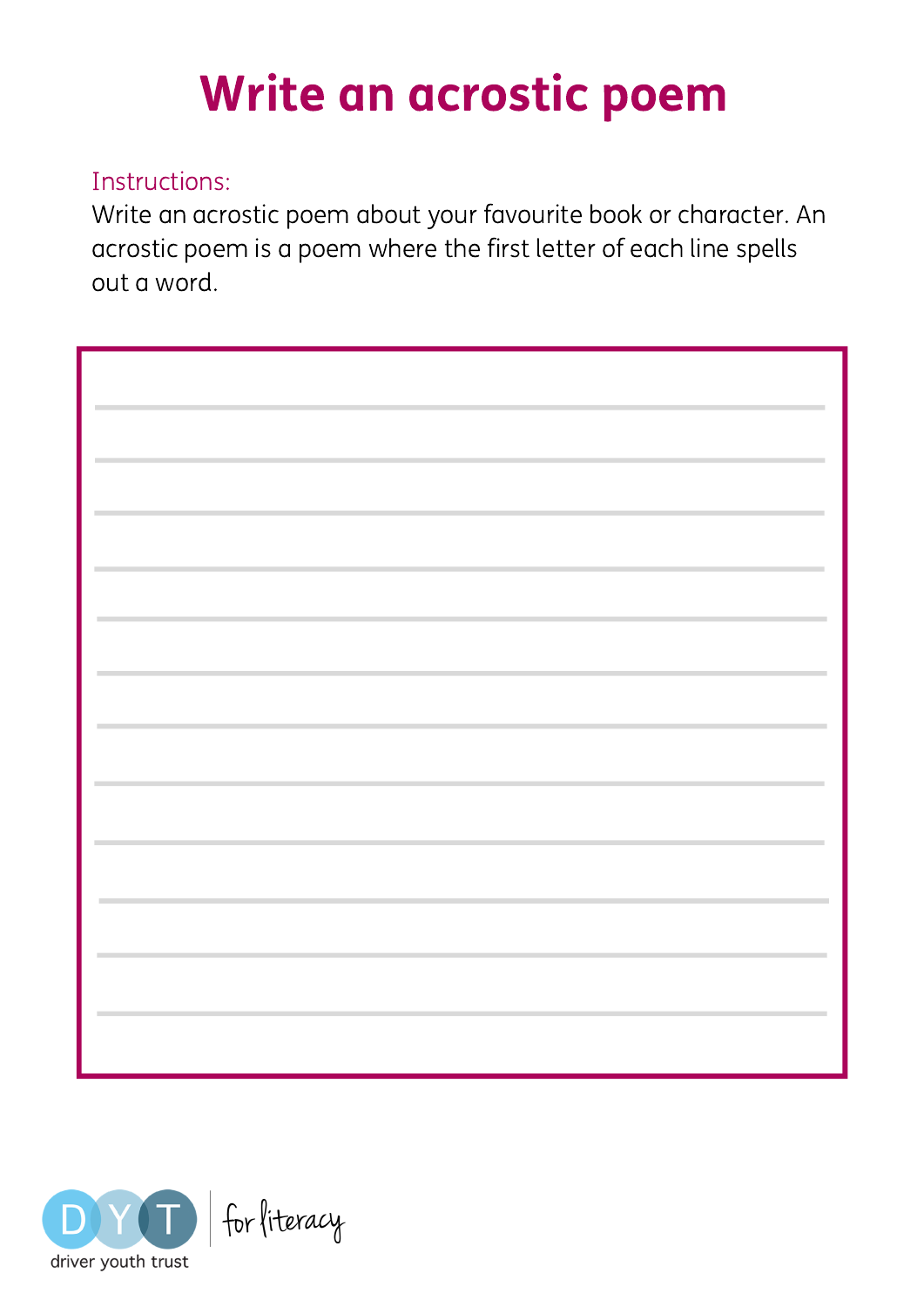# Key words

#### Instructions:

Write down 8 key words that are important about your book. What do the words mean, and why do you think they are significant or important to the story?

| Word                   | Word:                  |
|------------------------|------------------------|
| Meaning or importance: | Meaning or importance: |
| Word:                  | Word:                  |
| Meaning or importance: | Meaning or importance: |
| Word:                  | Word:                  |
| Meaning or importance: | Meaning or importance: |
| Word                   | Word:                  |
| Meaning or importance: | Meaning or importance: |

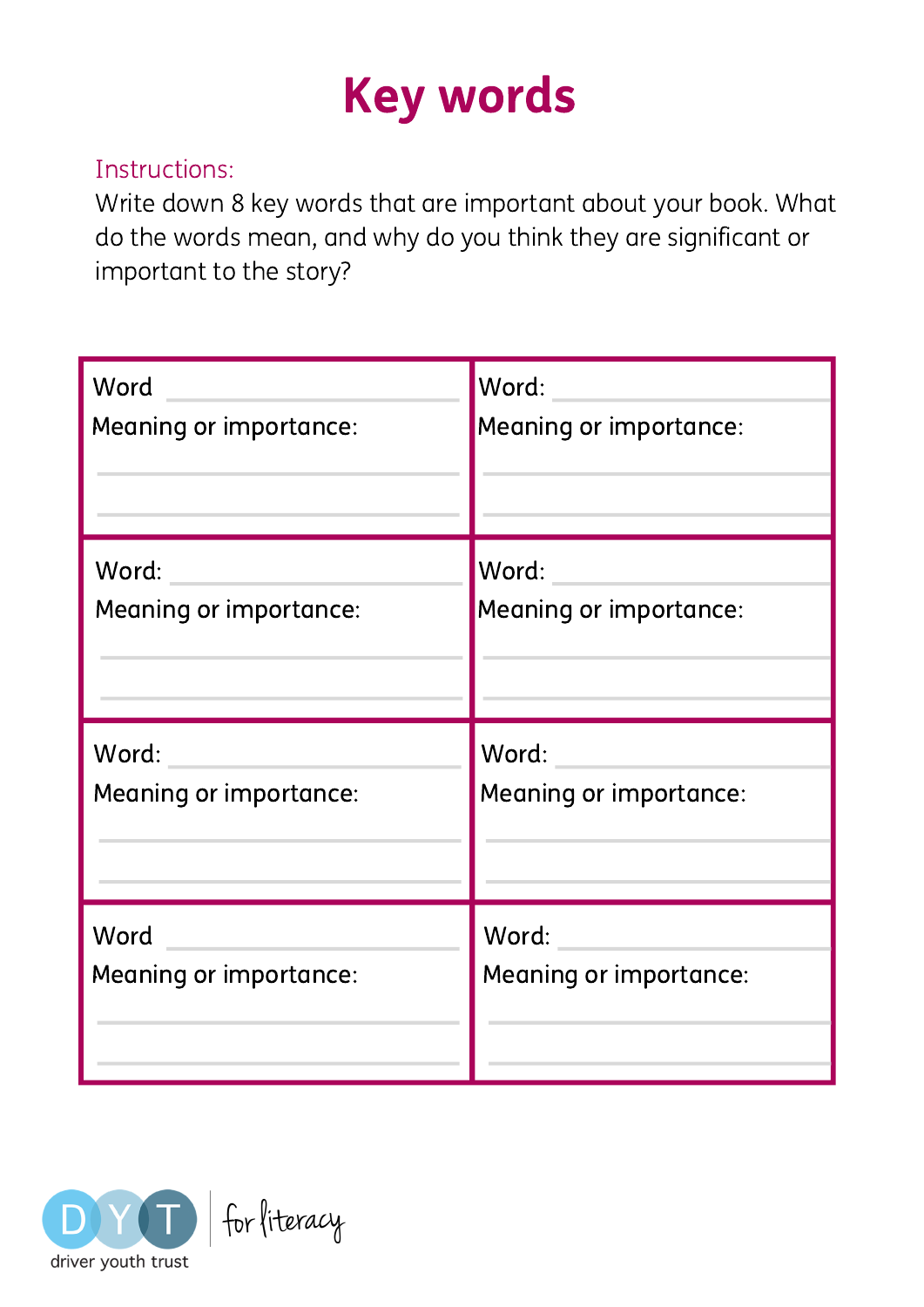# Holiday destination

#### Instructions:

Imagine you are telling someone to go on holiday to the place where your book it set. Write a paragraph describing where your book takes place, and what makes it a good holiday destination. Get in as much descriptive language as you can!

Things to think about: What language do the characters speak? Is the book set in a hot or cold place? City or countryside? What food might you eat if you visited?

| <b>Contract Contract</b>                                                                                         |  |
|------------------------------------------------------------------------------------------------------------------|--|
| and the control of the control of the control of<br>the control of the control of the                            |  |
| and the control of the control of the control of the control of the control of the control of the control of the |  |
|                                                                                                                  |  |
| <b>College</b>                                                                                                   |  |
| and the control of the control of the                                                                            |  |
| <b>Contract Contract</b><br><b>Contract Contract</b>                                                             |  |
| <b>Contract Contract Contract</b>                                                                                |  |
| the control of the control of the control of the control of the control of the control of                        |  |
| <b>Contract</b>                                                                                                  |  |
|                                                                                                                  |  |
|                                                                                                                  |  |

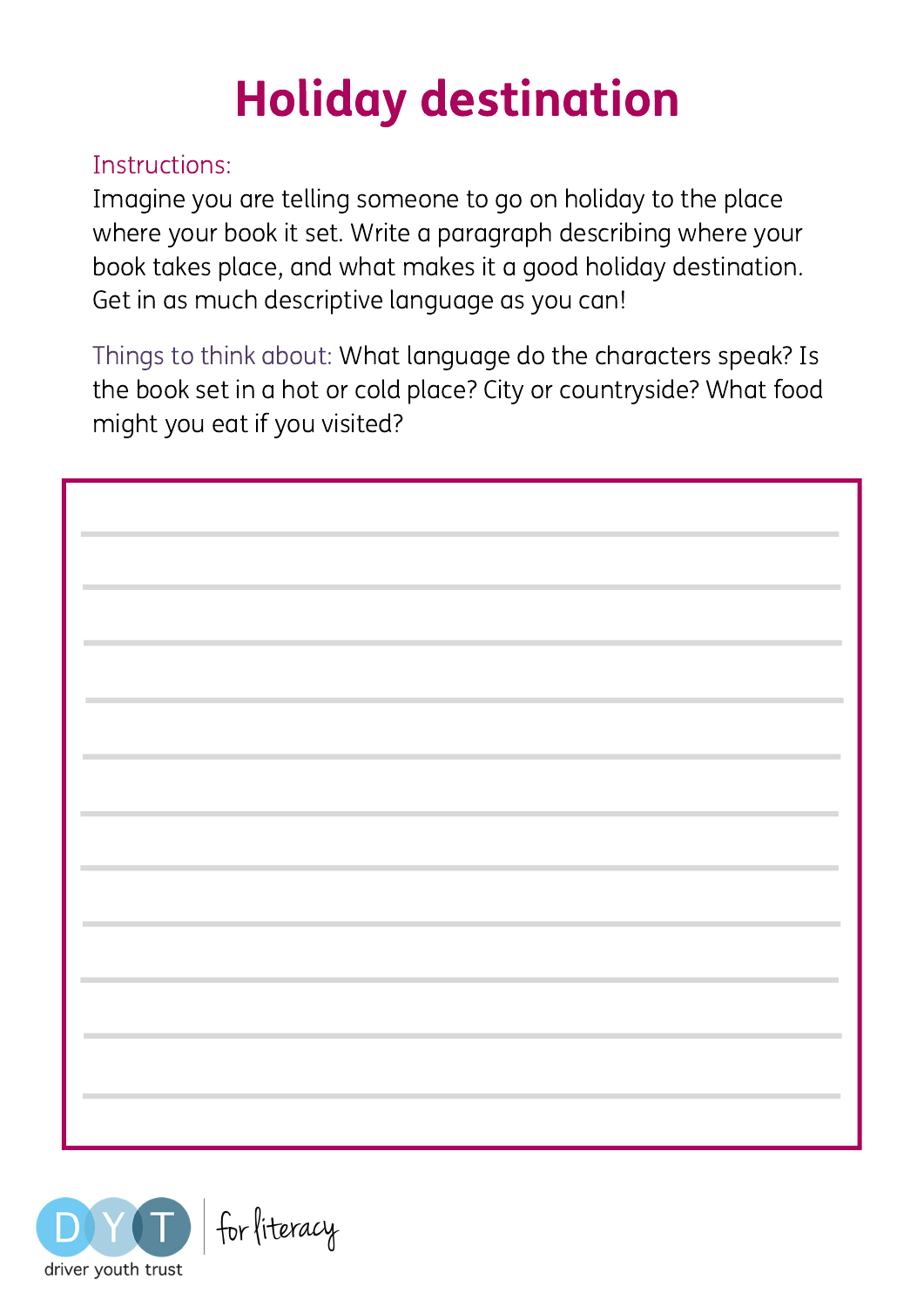# What next?

#### Instructions:

Think about your favourite book. Summarise what has happened in the story so far, and write about what you think might happen in a sequel to the story.

| <b>Contract Contract</b>                                                                                                        |  |
|---------------------------------------------------------------------------------------------------------------------------------|--|
|                                                                                                                                 |  |
|                                                                                                                                 |  |
|                                                                                                                                 |  |
| <b>Contract Contract</b>                                                                                                        |  |
|                                                                                                                                 |  |
|                                                                                                                                 |  |
|                                                                                                                                 |  |
| <b>Contract Contract</b>                                                                                                        |  |
|                                                                                                                                 |  |
|                                                                                                                                 |  |
| <b>Contract Contract</b>                                                                                                        |  |
|                                                                                                                                 |  |
|                                                                                                                                 |  |
|                                                                                                                                 |  |
| <b>Contract Contract</b>                                                                                                        |  |
|                                                                                                                                 |  |
|                                                                                                                                 |  |
|                                                                                                                                 |  |
| <b>Contract Contract</b>                                                                                                        |  |
|                                                                                                                                 |  |
|                                                                                                                                 |  |
|                                                                                                                                 |  |
| <b>Contract Contract</b>                                                                                                        |  |
|                                                                                                                                 |  |
|                                                                                                                                 |  |
|                                                                                                                                 |  |
| <b>Contract Contract</b>                                                                                                        |  |
|                                                                                                                                 |  |
|                                                                                                                                 |  |
|                                                                                                                                 |  |
| <b>Contract</b>                                                                                                                 |  |
|                                                                                                                                 |  |
|                                                                                                                                 |  |
|                                                                                                                                 |  |
| <b>Contract Contract</b>                                                                                                        |  |
|                                                                                                                                 |  |
|                                                                                                                                 |  |
|                                                                                                                                 |  |
|                                                                                                                                 |  |
|                                                                                                                                 |  |
|                                                                                                                                 |  |
|                                                                                                                                 |  |
|                                                                                                                                 |  |
|                                                                                                                                 |  |
|                                                                                                                                 |  |
|                                                                                                                                 |  |
|                                                                                                                                 |  |
| <b>Contract Contract</b>                                                                                                        |  |
|                                                                                                                                 |  |
|                                                                                                                                 |  |
|                                                                                                                                 |  |
| $\mathcal{L}^{\text{max}}_{\text{max}}$ and $\mathcal{L}^{\text{max}}_{\text{max}}$ and $\mathcal{L}^{\text{max}}_{\text{max}}$ |  |

![](_page_8_Picture_4.jpeg)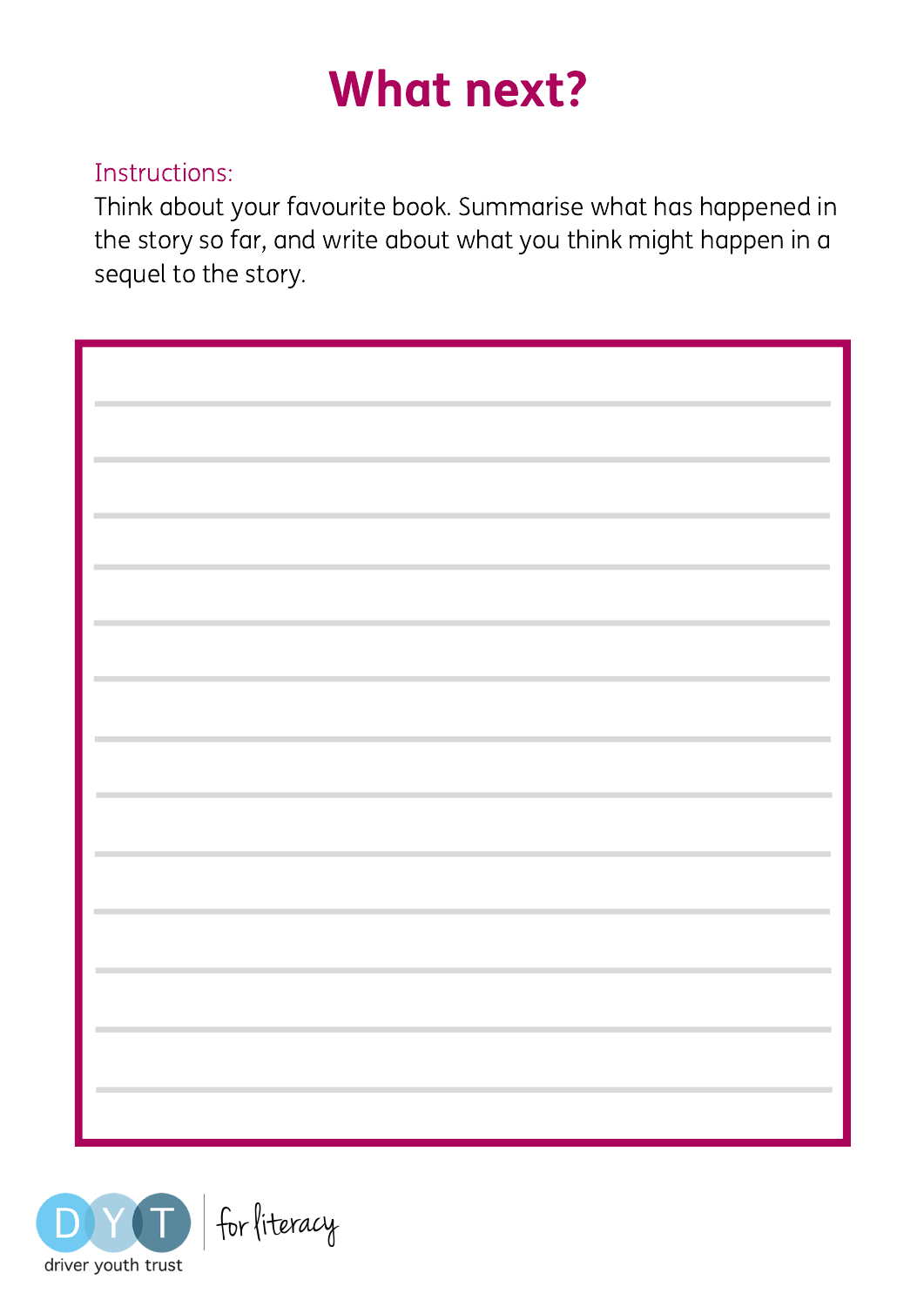# Character profile

#### Instructions:

Write a description of the main character in your book. What do they look like? What is their personality like? What do you like or dislike about them?

| <b>COLLECTION</b>                                                 | m. |
|-------------------------------------------------------------------|----|
|                                                                   |    |
| <b>Contract Contract</b>                                          |    |
|                                                                   |    |
| <b>College</b>                                                    |    |
|                                                                   |    |
| and the control of the control of<br><b>College</b>               |    |
|                                                                   |    |
| <b>Contract</b>                                                   |    |
| and the control of the control of                                 |    |
| <b>Contract Contract Contract</b>                                 |    |
| <b>Contractor</b>                                                 |    |
|                                                                   |    |
| and the control of the control of<br><b>College</b>               |    |
|                                                                   |    |
| <b>College</b>                                                    |    |
|                                                                   |    |
| <b>Contract</b>                                                   |    |
| and the control of the con-<br><b>Contractor</b>                  |    |
|                                                                   |    |
| and the control of the control of the<br><b>Contract Contract</b> |    |
|                                                                   |    |
|                                                                   |    |
|                                                                   |    |
|                                                                   |    |

![](_page_9_Picture_4.jpeg)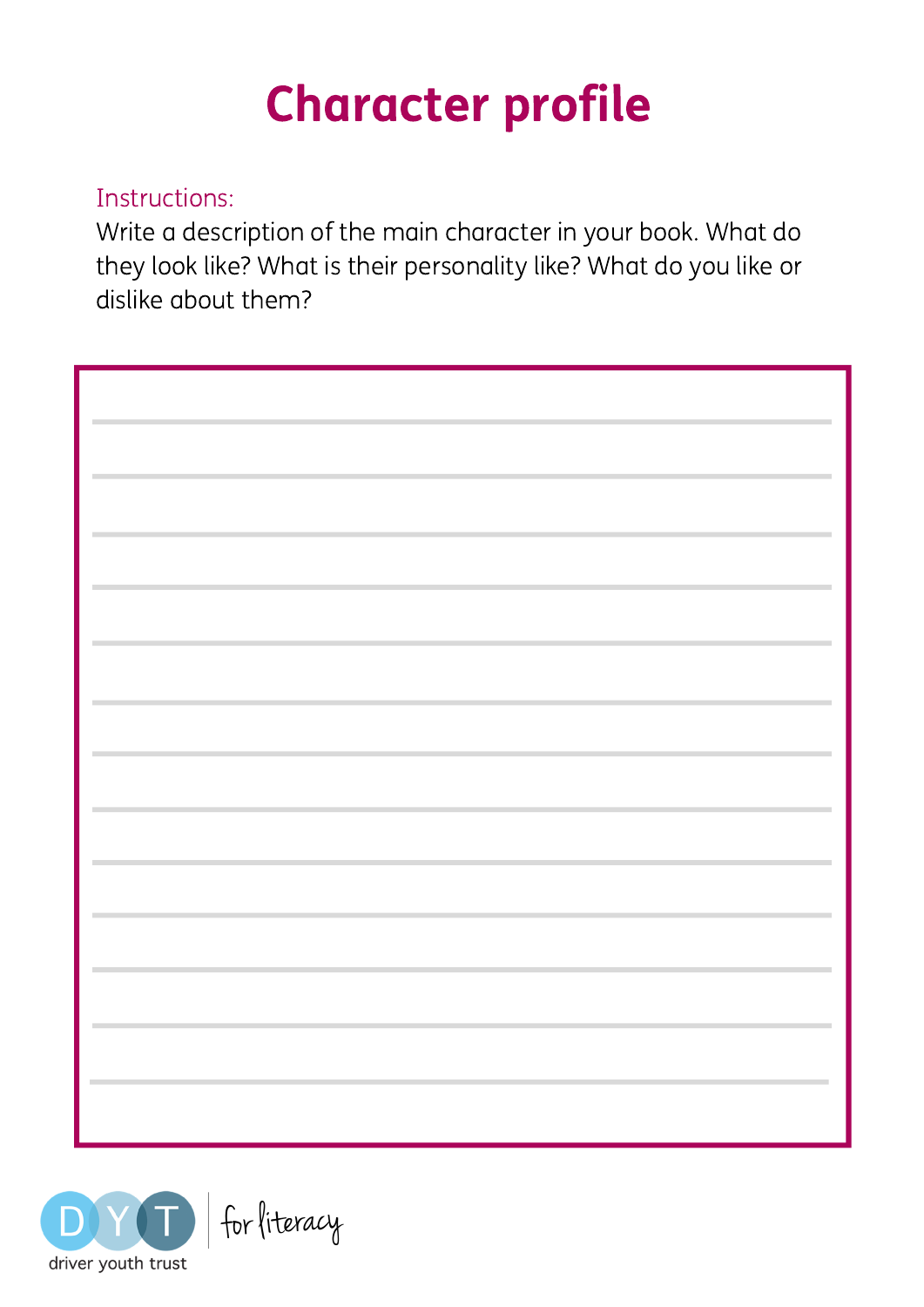# Write a letter

#### Instructions:

Write a letter to one of the characters in your book. What would you like to ask them?

![](_page_10_Figure_3.jpeg)

![](_page_10_Picture_4.jpeg)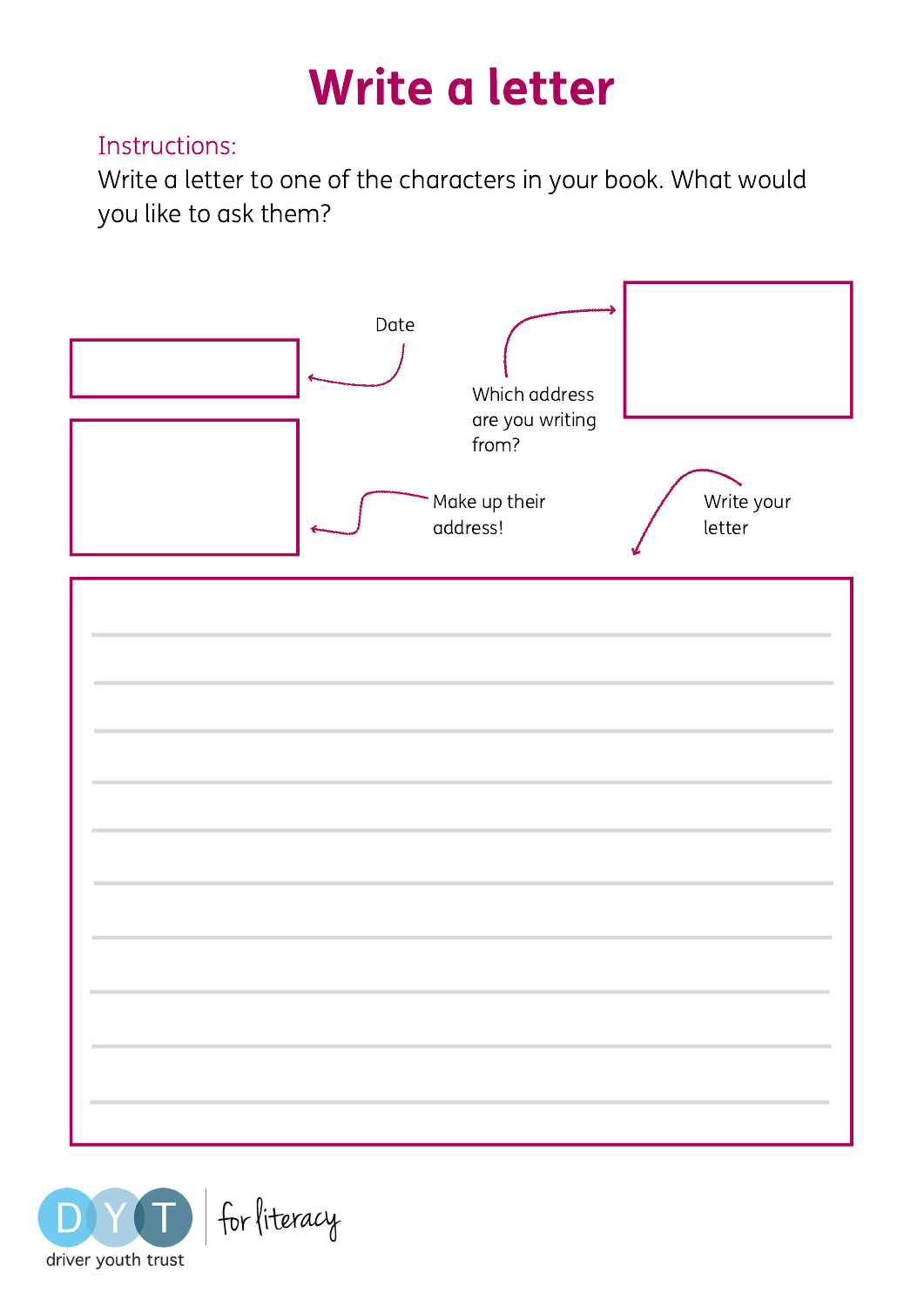# Timeline

#### Instructions:

Using pictures, explain the book's storyline in order of events.

![](_page_11_Figure_3.jpeg)

![](_page_11_Picture_4.jpeg)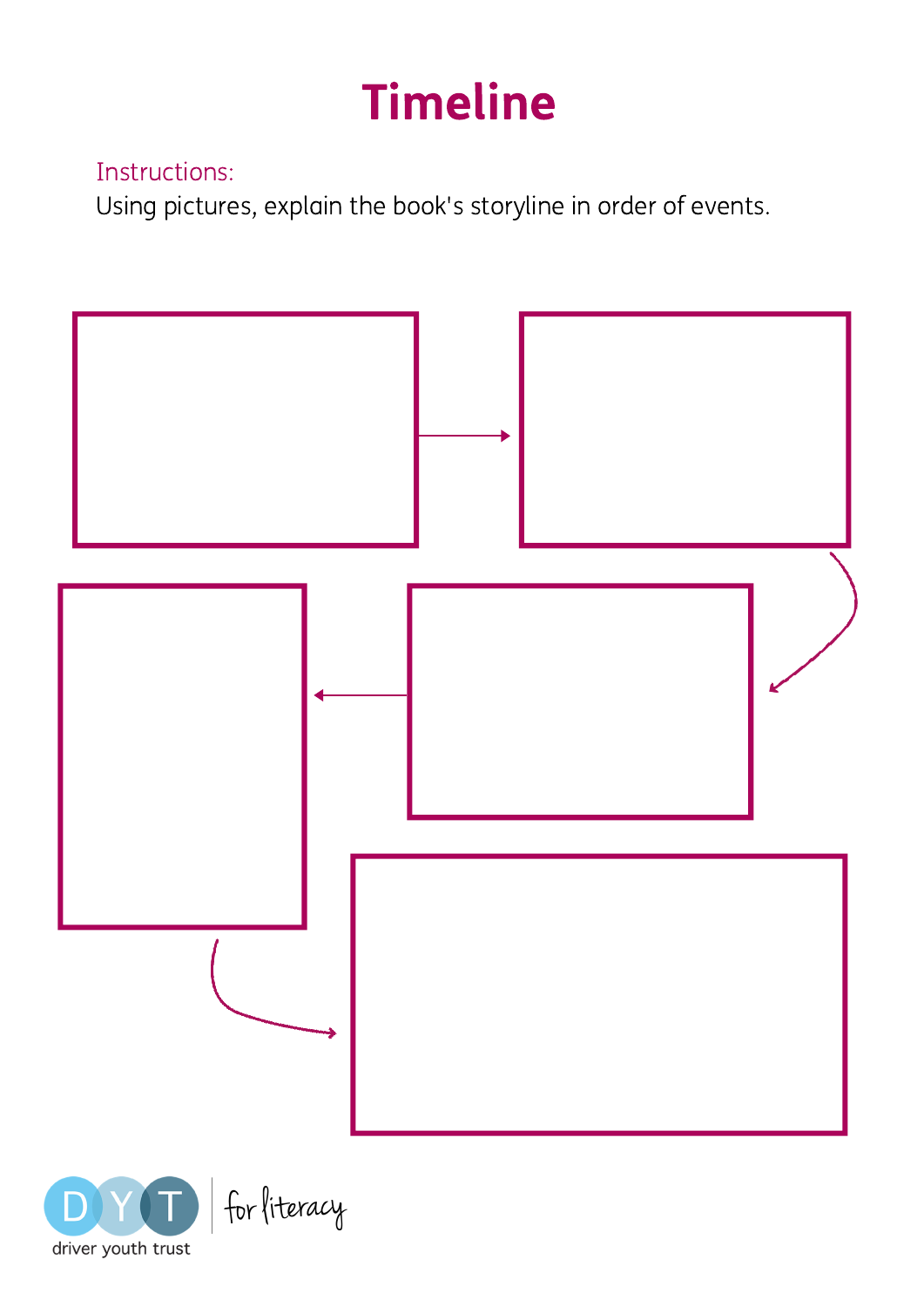# Alternate ending

#### Instructions:

Write a different ending to your book. What else could have happened? How would this have affected the characters?

| $\sim$<br><b>Contract Contract</b><br><b>Contract Contract Contract</b><br>and the control of the control of the control of<br><b>Contract Contract</b><br><b>Contract Contract</b><br>and the control of the control of the control of<br>۰<br>and the control of the control of<br><b>College</b><br>m. |  |
|-----------------------------------------------------------------------------------------------------------------------------------------------------------------------------------------------------------------------------------------------------------------------------------------------------------|--|
|                                                                                                                                                                                                                                                                                                           |  |
|                                                                                                                                                                                                                                                                                                           |  |
|                                                                                                                                                                                                                                                                                                           |  |
|                                                                                                                                                                                                                                                                                                           |  |
|                                                                                                                                                                                                                                                                                                           |  |
|                                                                                                                                                                                                                                                                                                           |  |
|                                                                                                                                                                                                                                                                                                           |  |
|                                                                                                                                                                                                                                                                                                           |  |
|                                                                                                                                                                                                                                                                                                           |  |
|                                                                                                                                                                                                                                                                                                           |  |
|                                                                                                                                                                                                                                                                                                           |  |
|                                                                                                                                                                                                                                                                                                           |  |
|                                                                                                                                                                                                                                                                                                           |  |
|                                                                                                                                                                                                                                                                                                           |  |
|                                                                                                                                                                                                                                                                                                           |  |
|                                                                                                                                                                                                                                                                                                           |  |
|                                                                                                                                                                                                                                                                                                           |  |
|                                                                                                                                                                                                                                                                                                           |  |
|                                                                                                                                                                                                                                                                                                           |  |
|                                                                                                                                                                                                                                                                                                           |  |
|                                                                                                                                                                                                                                                                                                           |  |
|                                                                                                                                                                                                                                                                                                           |  |
|                                                                                                                                                                                                                                                                                                           |  |
|                                                                                                                                                                                                                                                                                                           |  |
|                                                                                                                                                                                                                                                                                                           |  |
|                                                                                                                                                                                                                                                                                                           |  |
|                                                                                                                                                                                                                                                                                                           |  |
|                                                                                                                                                                                                                                                                                                           |  |
|                                                                                                                                                                                                                                                                                                           |  |
|                                                                                                                                                                                                                                                                                                           |  |
|                                                                                                                                                                                                                                                                                                           |  |
|                                                                                                                                                                                                                                                                                                           |  |
|                                                                                                                                                                                                                                                                                                           |  |
|                                                                                                                                                                                                                                                                                                           |  |
|                                                                                                                                                                                                                                                                                                           |  |
|                                                                                                                                                                                                                                                                                                           |  |
|                                                                                                                                                                                                                                                                                                           |  |
|                                                                                                                                                                                                                                                                                                           |  |
|                                                                                                                                                                                                                                                                                                           |  |
|                                                                                                                                                                                                                                                                                                           |  |
|                                                                                                                                                                                                                                                                                                           |  |
|                                                                                                                                                                                                                                                                                                           |  |
|                                                                                                                                                                                                                                                                                                           |  |
|                                                                                                                                                                                                                                                                                                           |  |
|                                                                                                                                                                                                                                                                                                           |  |
|                                                                                                                                                                                                                                                                                                           |  |
|                                                                                                                                                                                                                                                                                                           |  |
|                                                                                                                                                                                                                                                                                                           |  |
|                                                                                                                                                                                                                                                                                                           |  |
|                                                                                                                                                                                                                                                                                                           |  |
|                                                                                                                                                                                                                                                                                                           |  |
|                                                                                                                                                                                                                                                                                                           |  |
|                                                                                                                                                                                                                                                                                                           |  |
|                                                                                                                                                                                                                                                                                                           |  |
|                                                                                                                                                                                                                                                                                                           |  |
|                                                                                                                                                                                                                                                                                                           |  |
|                                                                                                                                                                                                                                                                                                           |  |
|                                                                                                                                                                                                                                                                                                           |  |
|                                                                                                                                                                                                                                                                                                           |  |
|                                                                                                                                                                                                                                                                                                           |  |
|                                                                                                                                                                                                                                                                                                           |  |
|                                                                                                                                                                                                                                                                                                           |  |
|                                                                                                                                                                                                                                                                                                           |  |
|                                                                                                                                                                                                                                                                                                           |  |
|                                                                                                                                                                                                                                                                                                           |  |
|                                                                                                                                                                                                                                                                                                           |  |
|                                                                                                                                                                                                                                                                                                           |  |
|                                                                                                                                                                                                                                                                                                           |  |
|                                                                                                                                                                                                                                                                                                           |  |
|                                                                                                                                                                                                                                                                                                           |  |
|                                                                                                                                                                                                                                                                                                           |  |
|                                                                                                                                                                                                                                                                                                           |  |

![](_page_12_Picture_4.jpeg)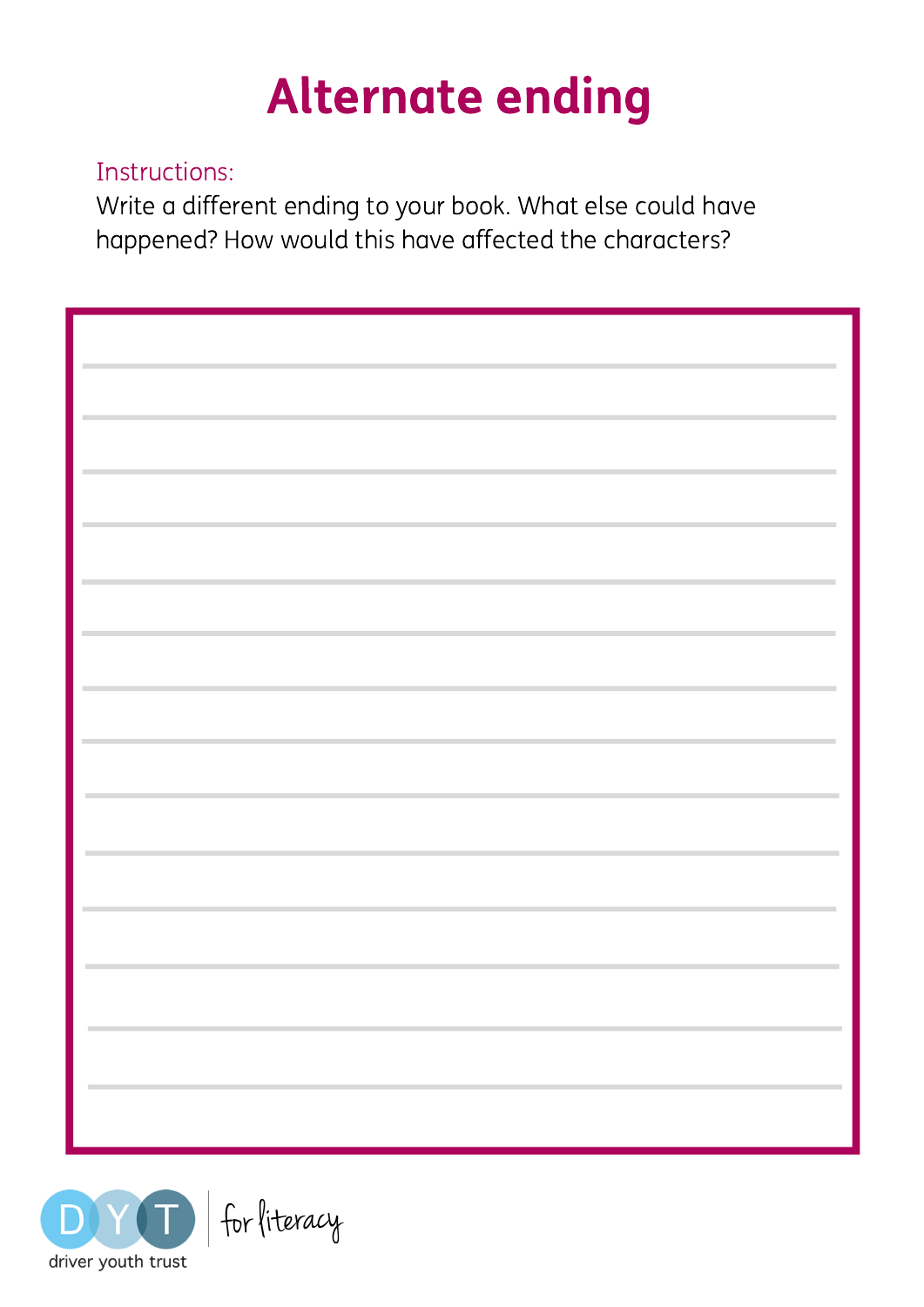# Good and bad!

#### Instructions:

Write down three good things and three bad things about the main character in your book.

| Good: |  |  |
|-------|--|--|
| 1.    |  |  |
| 2.    |  |  |
| 3.    |  |  |
|       |  |  |

| Bad: |  |  |
|------|--|--|
| 1.   |  |  |
| 2.   |  |  |
| 3.   |  |  |
|      |  |  |

![](_page_13_Picture_5.jpeg)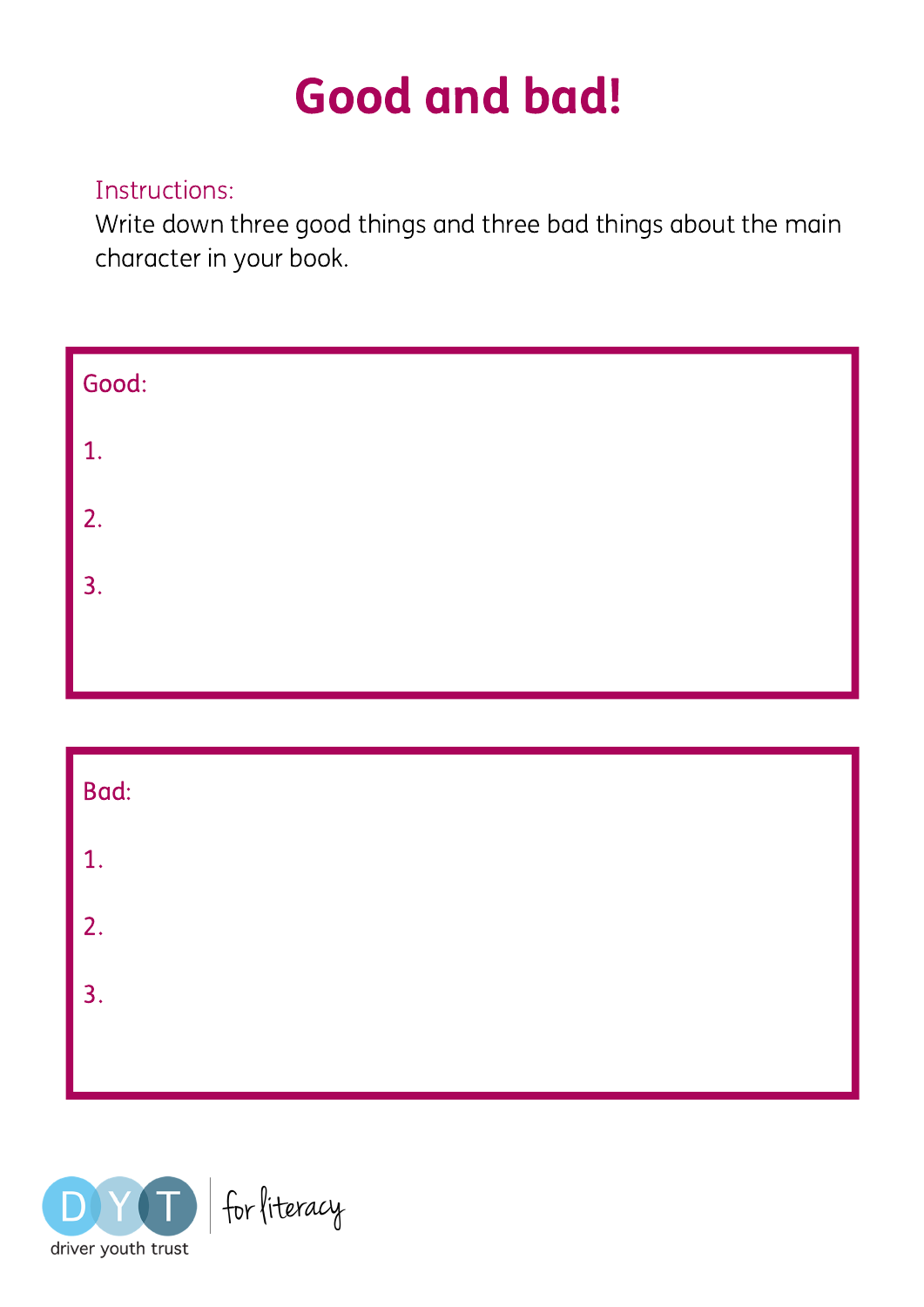![](_page_14_Picture_0.jpeg)

#### Instructions:

Draw a 'wanted poster' for the enemy (or your least favourite character) in your book. Make sure you tell us what they are wanted for, and what the reward for turning them in is!

![](_page_14_Picture_3.jpeg)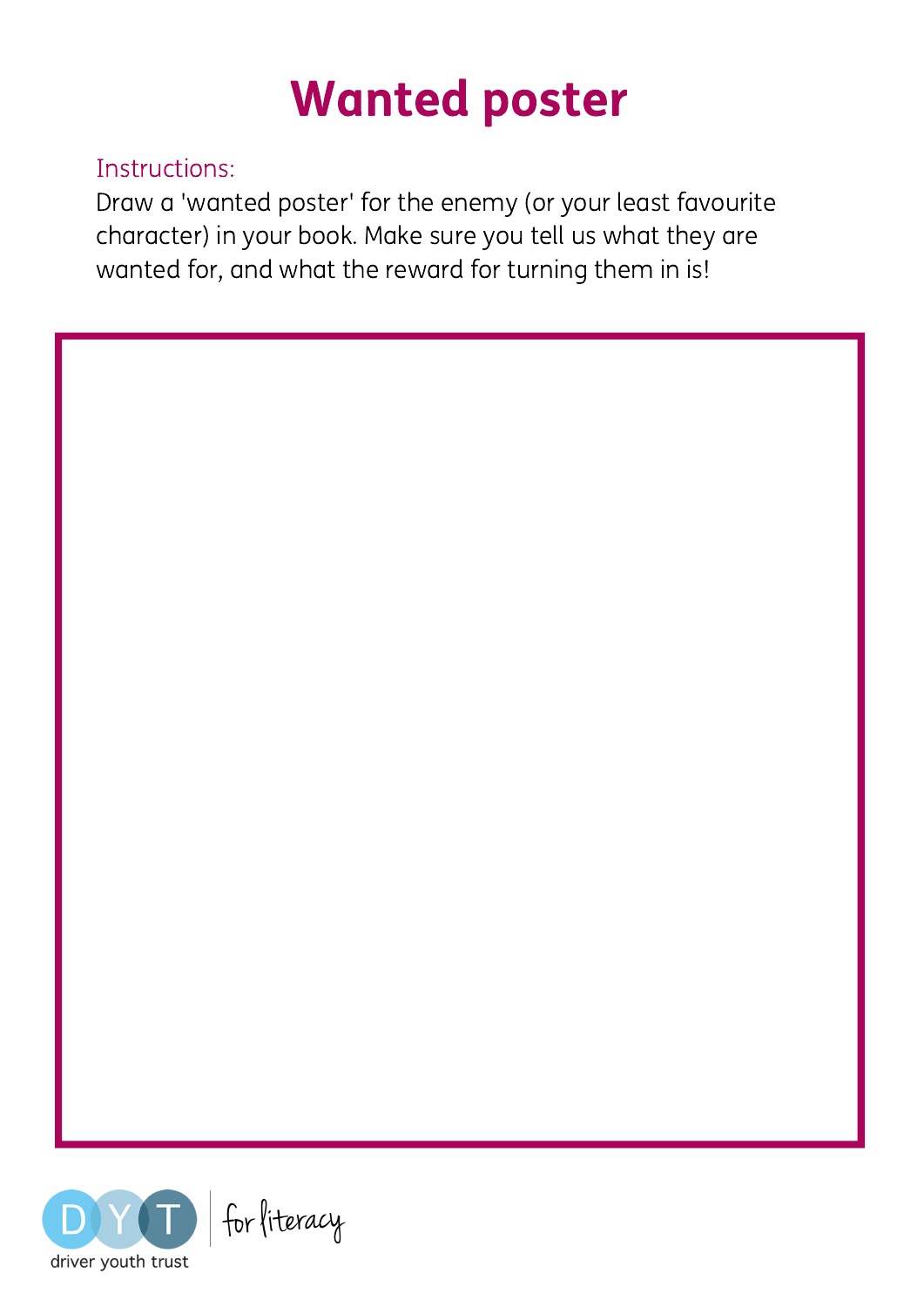# Beginning, middle, end

#### Instructions:

Summarise what happens in the beginning, middle and end of your book. You should end up with a full outline of the storyline.

| <b>Beginning:</b> |  |  |  |
|-------------------|--|--|--|
|                   |  |  |  |
|                   |  |  |  |

# Middle:

| $ $ End: |  |  |  |
|----------|--|--|--|
|          |  |  |  |
|          |  |  |  |
|          |  |  |  |

![](_page_15_Picture_6.jpeg)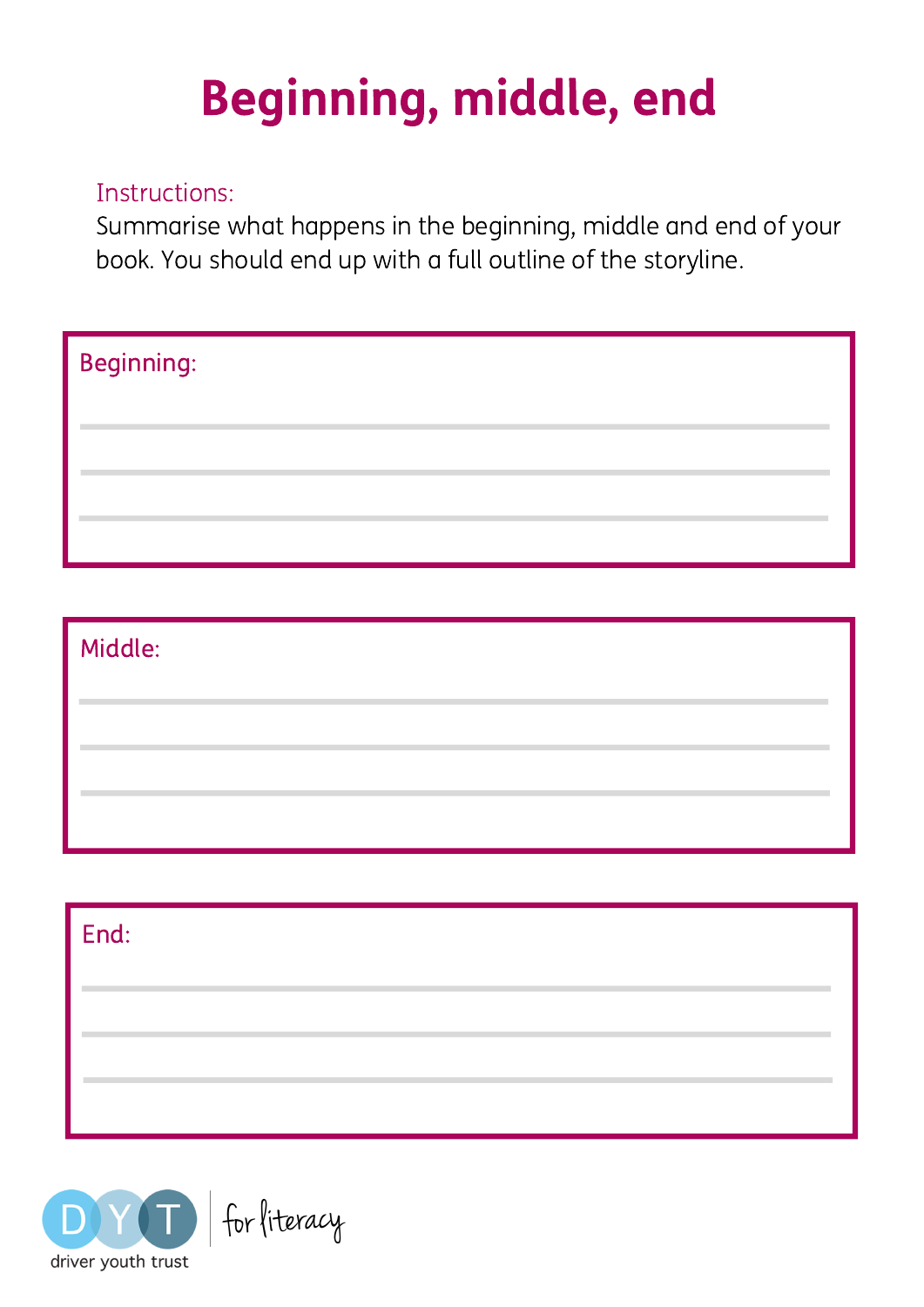# Write a play

#### Instructions:

Adapt your favourite book into a play! You can either do the whole story (for shorter books), or one of the chapters (for longer books).

| Characters in this scene: |  |
|---------------------------|--|
|                           |  |
|                           |  |
| The setting is            |  |
|                           |  |
|                           |  |
|                           |  |

| Character name | What is said |
|----------------|--------------|
|                |              |
|                |              |
|                |              |

![](_page_16_Picture_5.jpeg)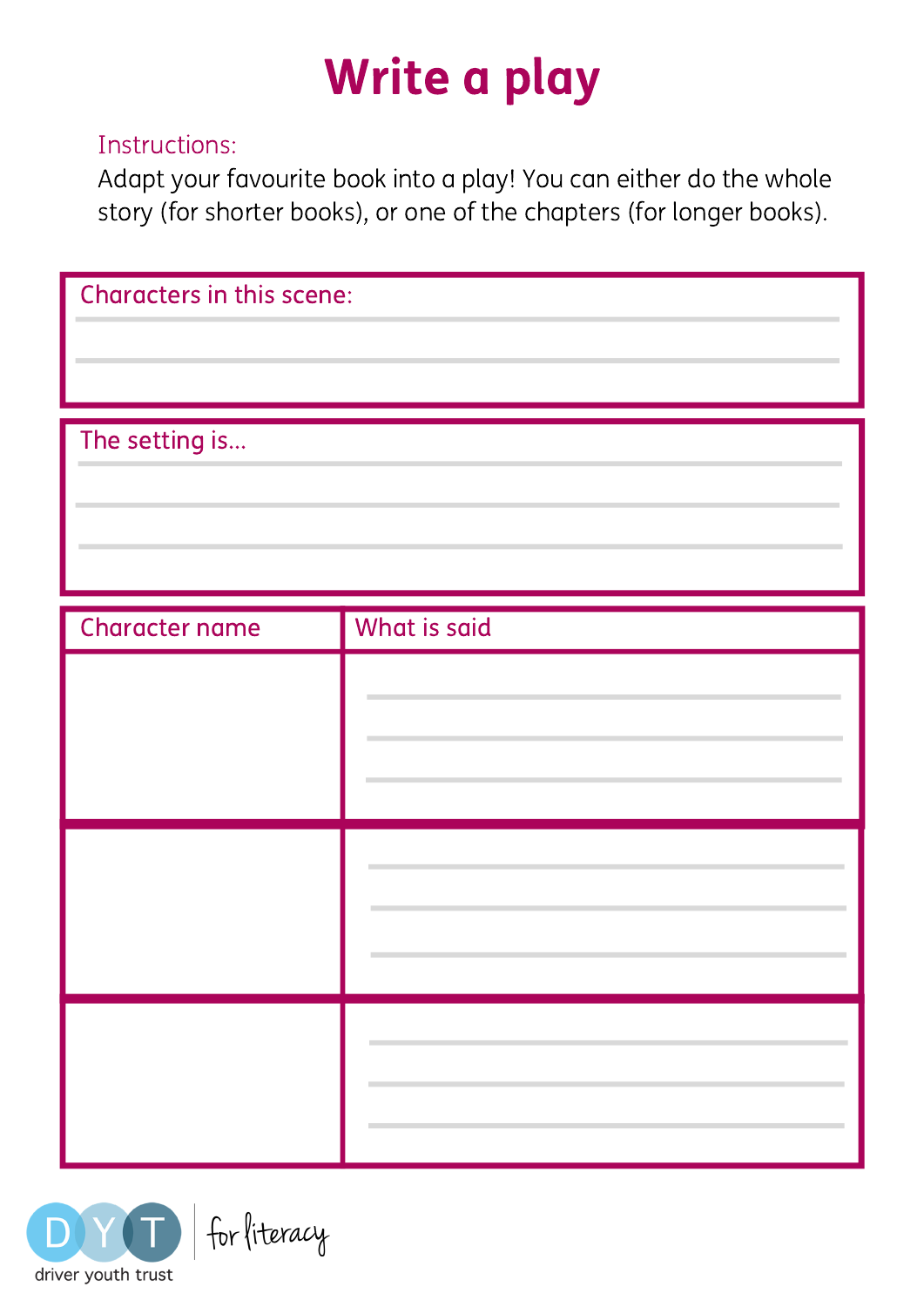# Book review

#### Instructions:

Write a book review for the last book you finished. What did you like and dislike about it, and who would you recommend it to?

| The book starts with           |
|--------------------------------|
|                                |
|                                |
| Then                           |
|                                |
|                                |
| In the end                     |
|                                |
|                                |
| Some of the characters are     |
|                                |
|                                |
| I would recommend this book to |
|                                |
|                                |

![](_page_17_Picture_4.jpeg)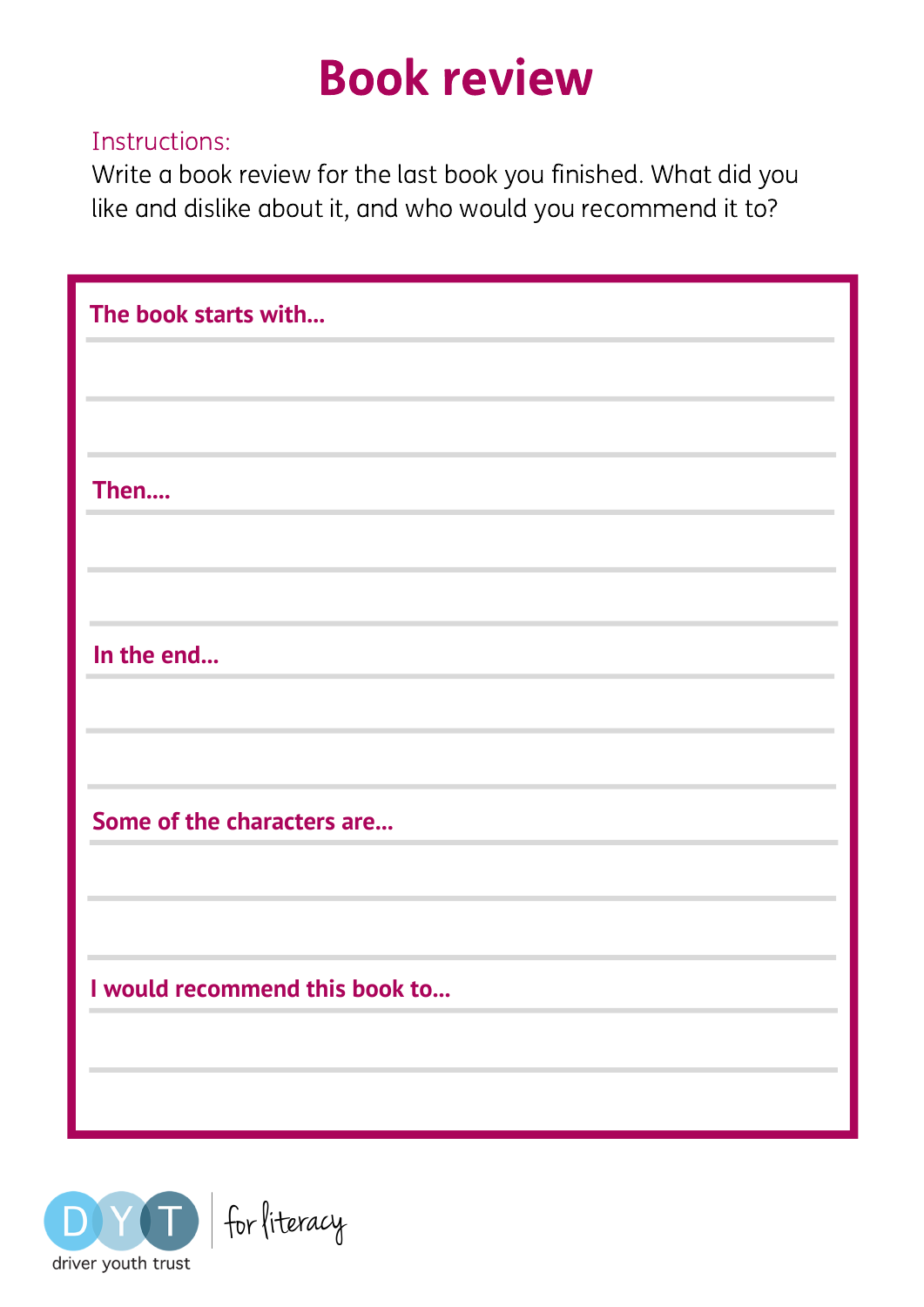# My favourite character

#### Instructions:

Draw a picture of your favourite character, and label important features in the drawing.

![](_page_18_Picture_3.jpeg)